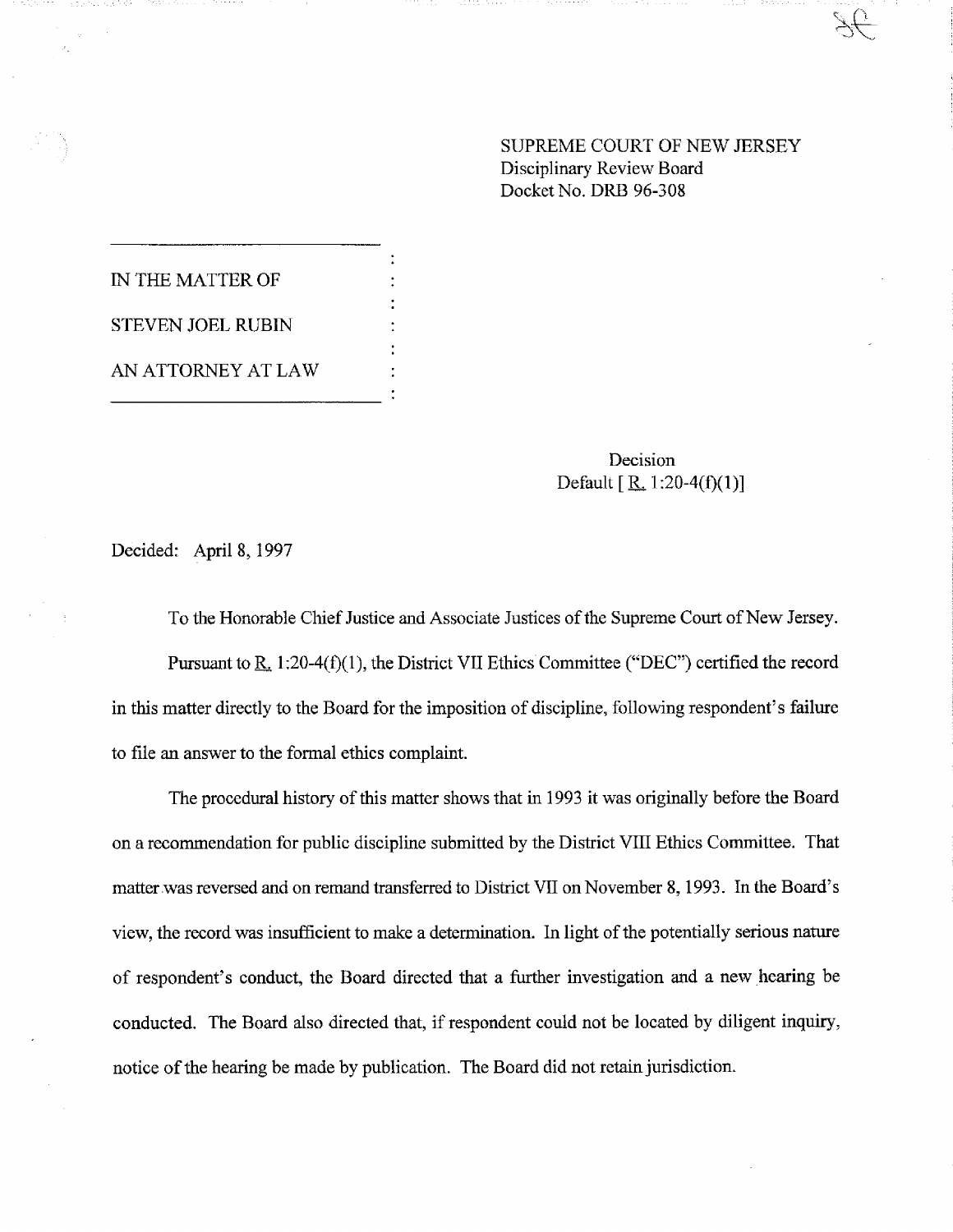The District VII Ethics Committee investigator attempted to serve respondent with a copy of the complaint (the same complaint filed by the District VIII Ethics Committee). During the course of his attempts to locate respondent, the investigator determined that respondent had been ineligible to practice law since 199t because of his failure to pay the annual assessment to the New Jersey Lawyers' Fund for Client Protection. Respondent's last known office address listed with the Lawyers' Fund for Client Protection, the Lawyers' Diary and local telephone directories was 24 North Avenue, Cranford, N.J. Because the District VIII complaint also mentioned addresses in Plainsboro and Franklin Park, the investigator also attempted to contact respondent at those addresses, without success.

On June 10, 1996, a final attempt at service of the complaint was made by regular and certified mail to respondent's last known office address in Cranford, N.J. Both were returned marked "Addressee Unknown." Notice of the filing of the complaint was then published in the Trenton Times on seven consecutive days, beginning on June 13, 1996. Service of the complaint was, therefore, presumed.

The formal complaint charged respondent with violations of RPC 1.5(a) (charge of an unreasonable fee); RPC  $1.5(b)$  (failure to inform in writing the basis or rate of the fee); RPC  $1.5(e)$ (improper division of fees between lawyers without client's consent); RPC 1.15(b) (failure to promptly deliver funds to a client);  $RPC$  5.5(b) (assistance to a non-lawyer in the unauthorized practice of law) and RPC 8.4(c) (conduct involving dishonesty, fraud, deceit, or misrepresentation).

Respondent was admitted to the New Jersey bar in 1987. He has no prior ethics history.

The misconduct, as set forth in the two-count complaint, is as follows: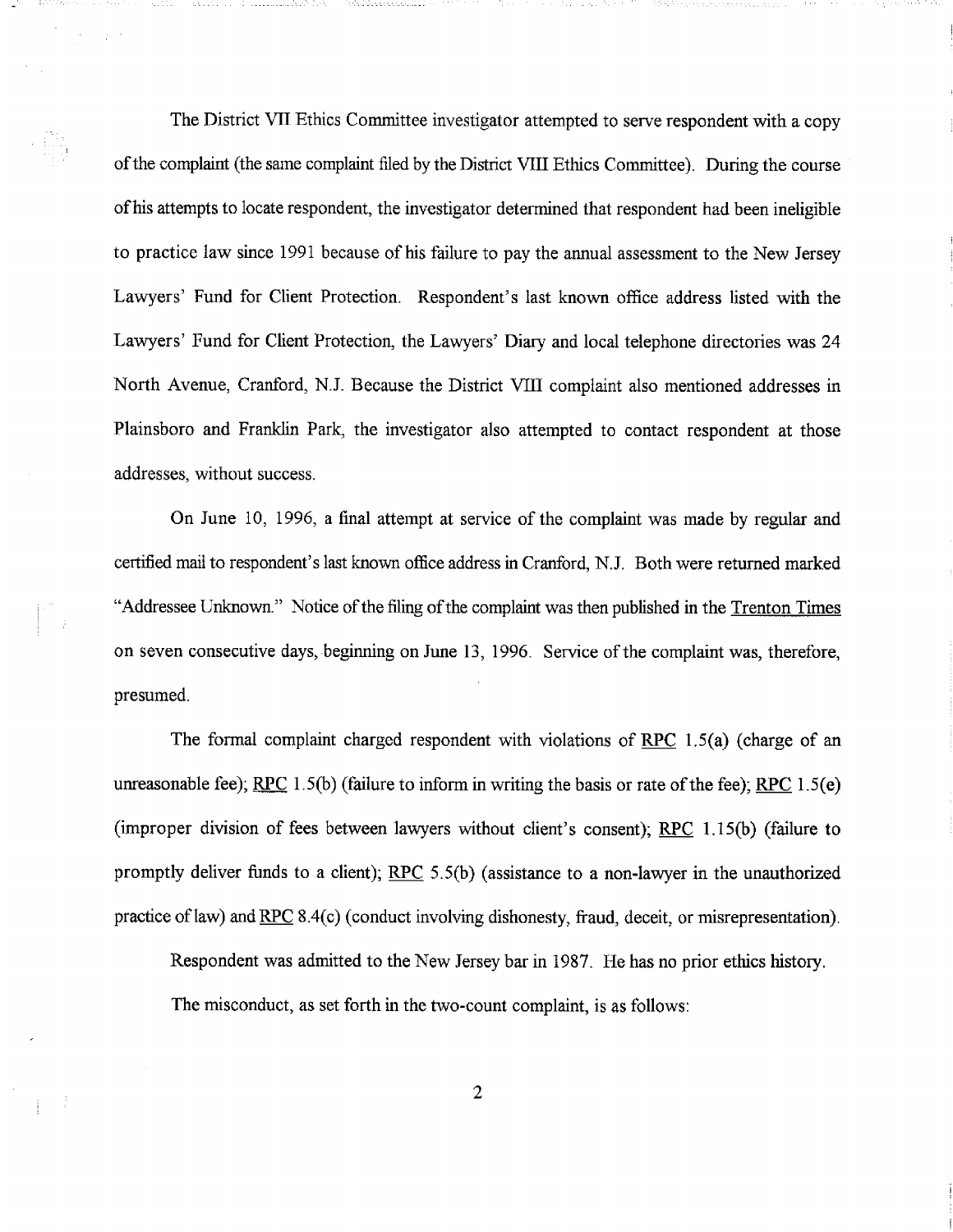Tames

hÃ

Respondent was recommended by Wilbert **Lenes** to grievants, Thomas and Maxine Doherty. Initially, the Dohertys retained James, from the Fidelity Management Foundation, Inc. and who held himself out as an attorney in the State of New Jersey, to represent them in the purchase of Maxine's ex-husband's one-half share of the former marital home. James indicated to the Dohertys that he would take on the representation for a total cost of \$3,000, which would be returned to the Dohertys from the ex-husband's one-half share of the money at the time of the closing. The Dohertys, in fact, paid James \$3,000. When James informed the Dohertys that he was too busy to handle the transaction, he recommended that the Dohertys consult with respondent. In January 1989, respondent and the Dohertys met to discuss the representation. At about that time, James indicated to the Dohertys that they should not worry about paying respondent a fee, as he had given respondent \$1,500 of the \$3,000 originally paid by the Dohertys. Both respondent and James represented to the Dohertys that Maxine's ex-husband would accept \$7,000 for his share of the marital home. In reality, the transaction cost the Dohertys \$43,000.

The closing took place on or about March 14, 1989. The Dohertys had borrowed \$87,000 from a mortgage company. On the RESPA statement there appeared, for the first time, an attorney fee to respondent in the amount of \$7,000 and a fee for personal financial services to James in the amount of \$8,500. Neither James, who turned out not to be an attorney licensed in New Jersey, nor respondent sent the Dohertys any bills.

Eventually, Maxine Doherty filed for fee arbitration against respondent to recover the \$7,000 sum. The fee committee ruled in her favor. On or about February 13, 1991, respondent refunded \$7,000 to Maxine Doherty.

3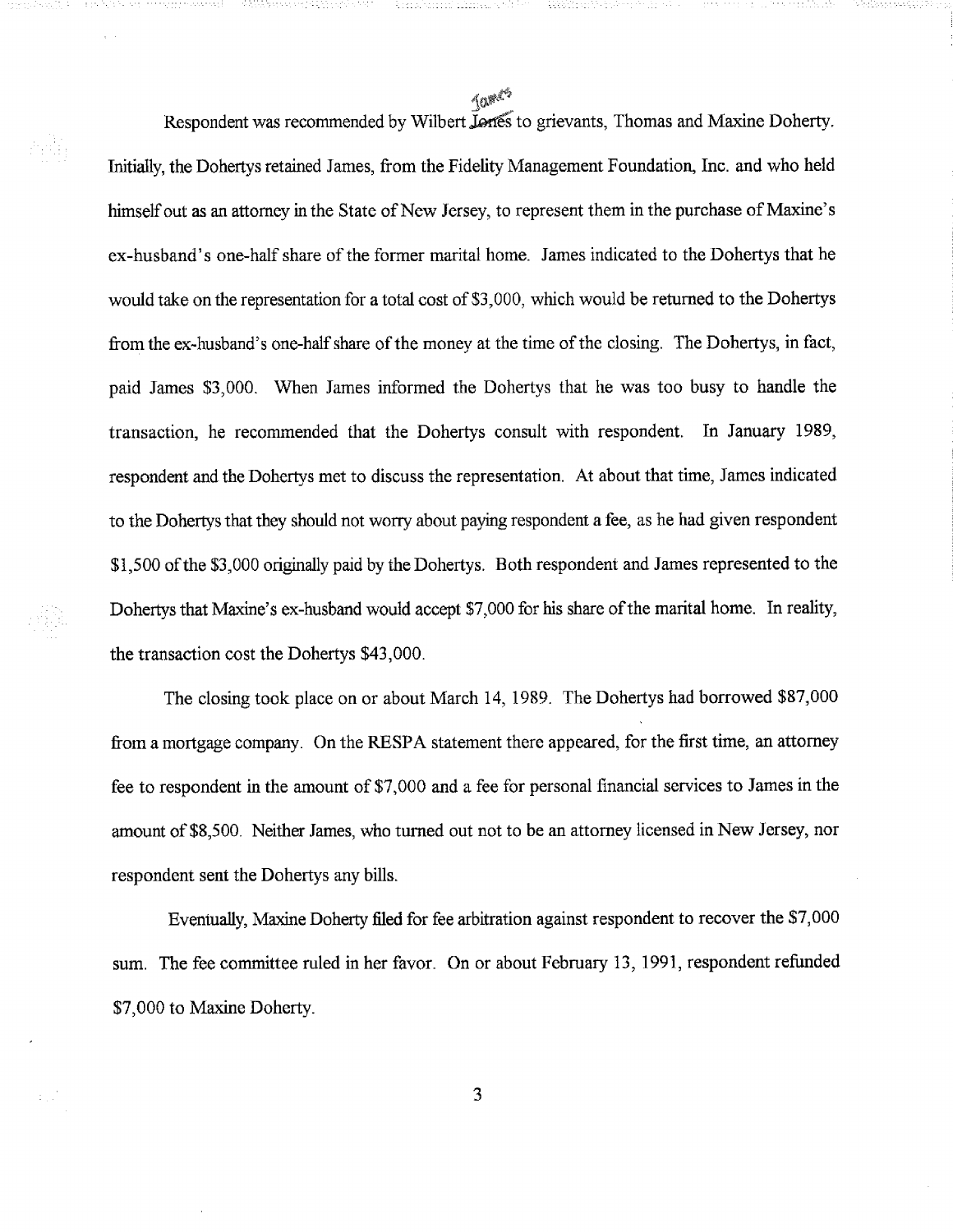The second count of the complaint alleged that, in connection with the Doherty transaction, respondent signed an escrow agreement providing that he would not record the deed executed by Maxine's ex-husband until such time as respondent sent a check in the amount of \$43,000 to the exhusband's attorney. The \$43,000 sum represented the proceeds of the purchase of the ex-husband's interest in the former marital home. Contrary to the escrow agreement, respondent sent only \$42,000 to the ex-husband's attorney, with the notation ~'Full Satisfaction of Transfer of Title," thereby causing a shortfall of approximately \$950 in the net proceeds due the ex-husband. Respondent also released the deed for recording and delivery, contrary to the provisions of the agreement.

经销

Following a de novo review of the record, the Board deemed the allegations contained in the complaint admitted. The record contains sufficient evidence of respondent's unethical conduct.

This leaves only the issue of appropriate discipline. Conduct similar to that displayed by respondent has resulted in a term of suspension. See, e.g., In re Giles, 139 N.J. 468 (1995) (threeyear suspension for, among other violations, pattern of neglect, gross neglect, charge of unreasonable fee, and failure to maintain a bona fide office; respondent had been previously suspended for one year); In re Thompson, 135 N.J. 125 (1994) (three-month suspension for fee overreaching.)

Respondent's actions in this matter involved numerous violations including, among others, fee overreaching, failure to inform in writing the basis or rate of the fee, assistance to non-lawyer in the unauthorized practice of law, conduct involving dishonesty, fraud, deceit or misrepresentation and improper division of fees between lawyers without the client's consent. The number and